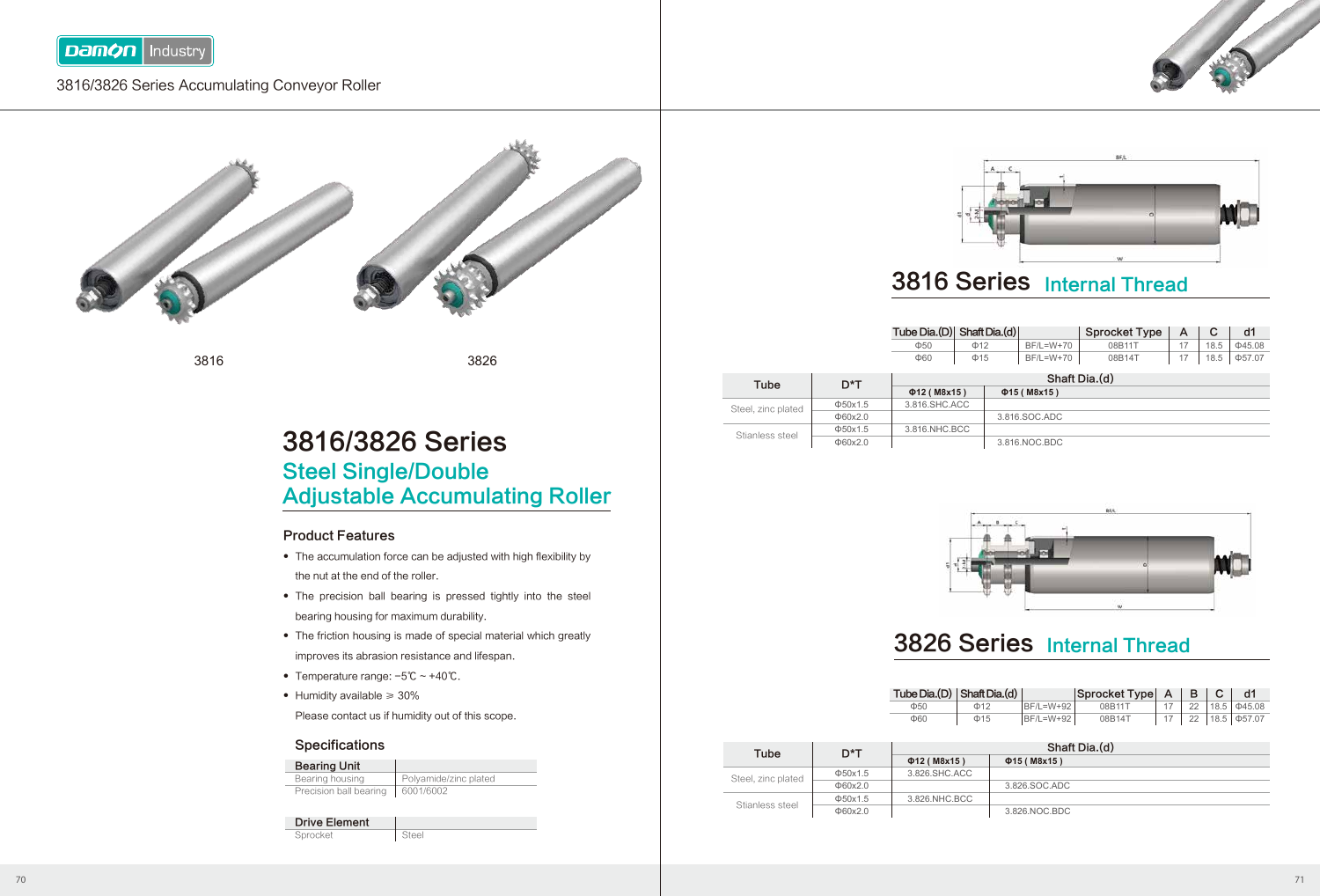



## 3816 Series Internal Thread

|                    |               | Tube Dia.(D) Shaft Dia.(d) |           |  |                   | <b>Sprocket Type</b> | A  | С    | d1           |
|--------------------|---------------|----------------------------|-----------|--|-------------------|----------------------|----|------|--------------|
|                    |               | $\Phi$ 50                  | $\Phi$ 12 |  | BF/L=W+70         | 08B11T               | 17 | 18.5 | $\Phi$ 45.08 |
|                    |               | $\Phi$ 60                  | $\Phi$ 15 |  | BF/L=W+70         | 08B14T               | 17 | 18.5 | $\Phi$ 57.07 |
| Tube               | $D^*T$        | Shaft Dia.(d)              |           |  |                   |                      |    |      |              |
|                    |               | $\Phi$ 12 (M8x15)          |           |  | $\Phi$ 15 (M8x15) |                      |    |      |              |
| Steel, zinc plated | $\Phi$ 50x1.5 | 3.816.SHC.ACC              |           |  |                   |                      |    |      |              |
|                    | $\Phi$ 60x2.0 |                            |           |  | 3.816.SOC.ADC     |                      |    |      |              |
| Stianless steel    | $\Phi$ 50x1.5 | 3.816.NHC.BCC              |           |  |                   |                      |    |      |              |
|                    | $\Phi$ 60x2.0 |                            |           |  | 3.816.NOC.BDC     |                      |    |      |              |



# 3826 Series Internal Thread

| Tube Dia. $(D)$ Shaft Dia. $(d)$ |           |            | $ $ Sprocket Type $ A $ B |     |                                |
|----------------------------------|-----------|------------|---------------------------|-----|--------------------------------|
| $\Phi$ 50                        | $\Phi$ 12 | IBF/L=W+92 | 08B11T                    |     | $22 \mid 18.5 \mid \Phi 45.08$ |
| Ф60                              | $\Phi$ 15 | BF/L=W+92  | 08B14T                    | 22. | 18.5   $\Phi$ 57.07            |

| Tube               | D*T           | Shaft Dia.(d)     |                   |  |  |
|--------------------|---------------|-------------------|-------------------|--|--|
|                    |               | $\Phi$ 12 (M8x15) | $\Phi$ 15 (M8x15) |  |  |
| Steel, zinc plated | $\Phi$ 50x1.5 | 3.826.SHC.ACC     |                   |  |  |
|                    | $\Phi$ 60x2.0 |                   | 3.826.SOC.ADC     |  |  |
|                    | $\Phi$ 50x1.5 | 3.826.NHC.BCC     |                   |  |  |
| Stianless steel    | $\Phi$ 60x2.0 |                   | 3.826.NOC.BDC     |  |  |